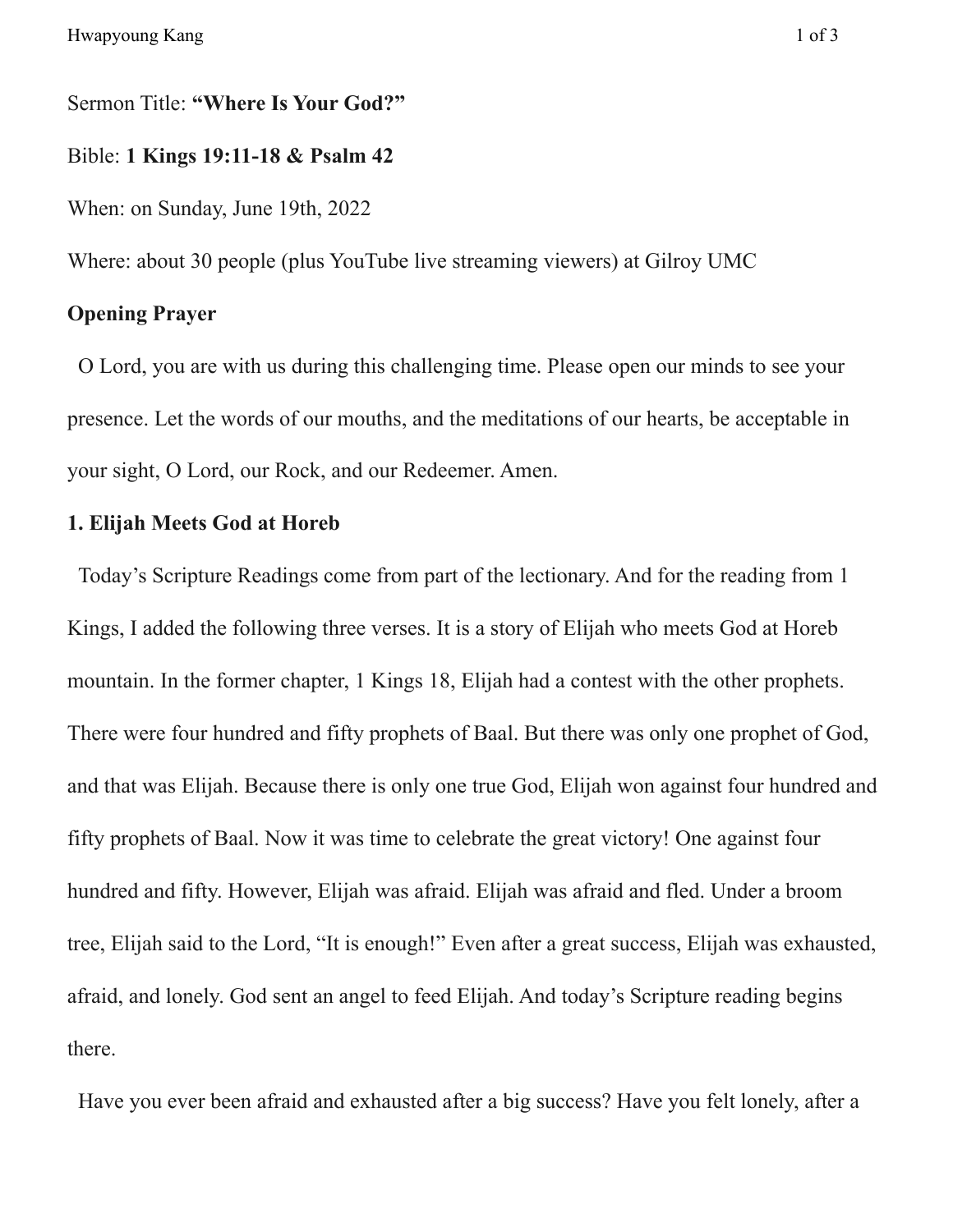great achievement? I like to watch many sports. Many professional athletes sports playe experience these emotions. They are professional, not amateur. Sometimes, they experience similar emotions or moments like Elijah, even after a great victory or winning. Have you heard of a Slump or the Yips? A slump is a period when a player or team is not performing up to their abilities or expectations. Sometimes, a slump happens to champions. The yips are an unexplainable loss of ability. Some professional golfers find themselves missing a simple and easy putt, which they have practiced successfully thousands of times.

#### **2. Where is Your God?**

I have never been a professional sports player before. I just like to watch many sports. But, how about our faith journey? Have you ever experienced any slumps or yips in your faith journey? We already have many issues in our lives. I know that we all still experience this challenging time of the COVID-19 pandemic. Among many churches, we did not stop being a church even during the COVID-19 pandemic. We gather to worship together via online and in-person. We not only take care of ourselves, but also care for others. We did a great job of being a church. Maybe, there is a possibility of having a moment like Elijah did after his great triumph. We can feel exhausted, afraid, or lonely. We can experience a slump or the yips. When we experience slumps or yips, where is our God? Where can we find our God?

We might expect that God would be found in an impressive place. But, in today's reading of 1 Kings, God was not in a great and strong wind. God was not in the earthquake. God was not in the fire. We imagined that God ought to be there in a miraculous way. But, God's voice